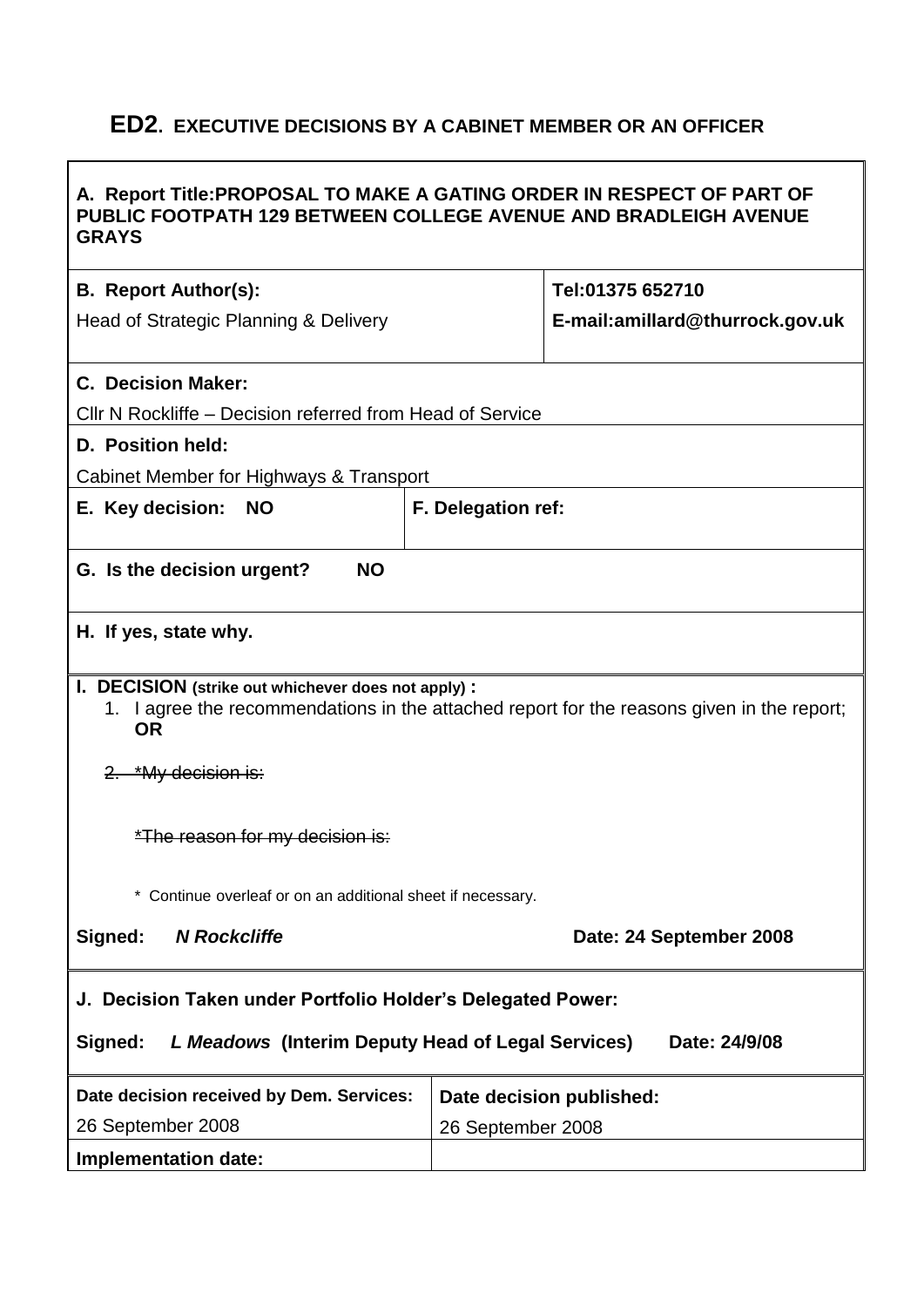3 October 2008

**Relevant O & S Committee:**

Environment Overview & Scrutiny Committee

# **15 September 2008**

# **Report to the Portfolio Holder for Highways and Transport PROPOSAL TO MAKE A GATING ORDER IN RESPECT OF PART OF PUBLIC FOOTPATH 129 BETWEEN COLLEGE AVENUE AND BRADLEIGH AVENUE GRAYS**

**Report of: Head of Strategic Planning and Delivery (Decision Delegated to the Portfolio Holder for Highways and Transportation**

### **Purpose:**

To decide whether to make a Gating Order for a part of Public Footpath 129 between College Avenue and Bradleigh Avenue, Grays

**Wards affected:** Grays Thurrock **Key decision:** No

### **1. RECOMMENDATION:**

- **1.1 That the Council proceed to make a Gating Order, for an initial 12 month period.**
- **1.2 That implementation of the gates is undertaken immediately following a six-week appeal period or a High Court ruling, as appropriate.**
- **1.3 That the decision be reviewed in 12 months having regard, inter-alia, to the effectiveness of the Gating Order in reducing existing levels of antisocial behaviour.**

# **2. INTRODUCTION:**

- 2.1 In January 2007 the Transportation Manager was asked to investigate the possibility of making a gating order for the purposes of restricting public access to part of Public Footpath 129.
- 2.2In June 2008 a report was considered by Cabinet to commence the process for making a Gating Order under Section 129A of the Highways Act 1980 and the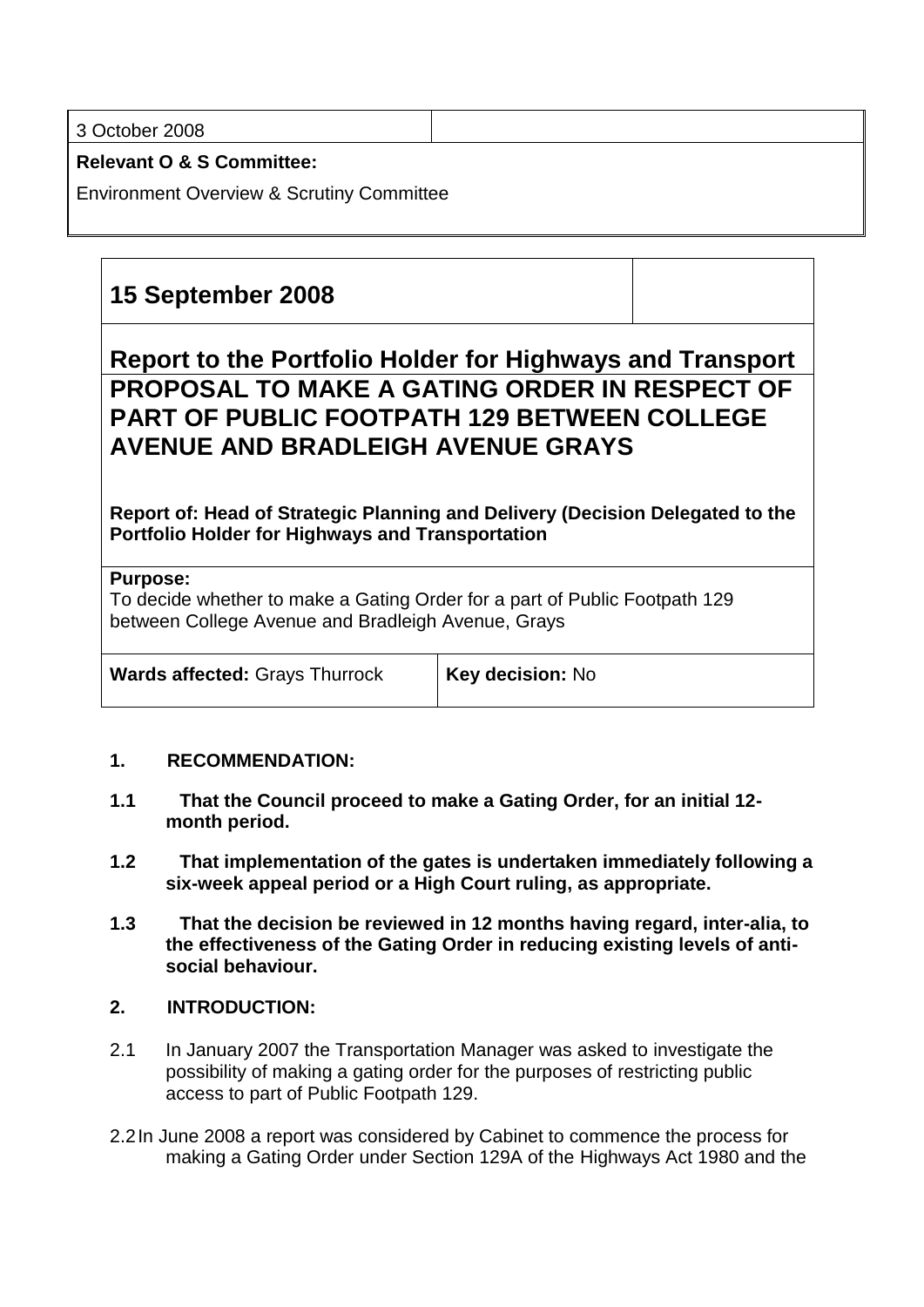Highways Act 1980 (Gating Orders) (England) Regulations 2006 ("2006 Regulations").

- 2.3Cabinet resolved to authorise the commencement of the notification and consultation processes on the proposal to make a Gating Order to prohibit pedestrian access in respect of part of Public Footpath 129 between College Avenue and Bradleigh Avenue at all times and the restriction to continue for a period of 12 months, subject to review by the Council.
- 2.4 Cabinet also required that a report on the outcome of notification and consultation be brought to the Portfolio Holder for Highways and Transportation for a final decision to be made. This report fulfils that Cabinet resolution.

## **3. BACKGROUND:**

### *Gating Orders*

- 3.1 Recent amendments to highways legislation, namely the Highways Act 1980 and the Highways Act 1980 (Gating Orders) (England) Regulations 2006, provide the Council with the power to make a Gating Order over a highway for which it is the highway authority where:
	- (a) Premises adjoining or adjacent to the highway are effected by crime or anti-social behaviour;
	- (b) The existence of the highway is facilitating the persistent commission of criminal offences or anti-social behaviour; and
	- (c) It is in all the circumstances expedient to make the order for the purposes of reducing crime or anti-social behaviour.
- 3.2Before deciding whether an Order should be made it is necessary for the procedures required under the Highway Act 1980 (Gating Orders) (England) Regulations 2006 to be followed. This includes notification of and consultation on the proposal to make the order. All representations resulting from that process must be considered and the expediency of making an order will need to be assessed in the light of those representations and all other material considerations. Further details of the procedure and relevant consideration are explained in the Legal Implications set out below.
- 3.3It is pertinent to note that the Council previously took steps to affix gates preventing access to this part of Footpath 129. Local people living in and around the area who did not consider access to this part of the Footpath should be closed voiced considerable opposition. The Thurrock Local Access Forum objected to the actions of the Council, however this was principally due to the Council having not followed the correct legal procedures at that time for making a Gating Order.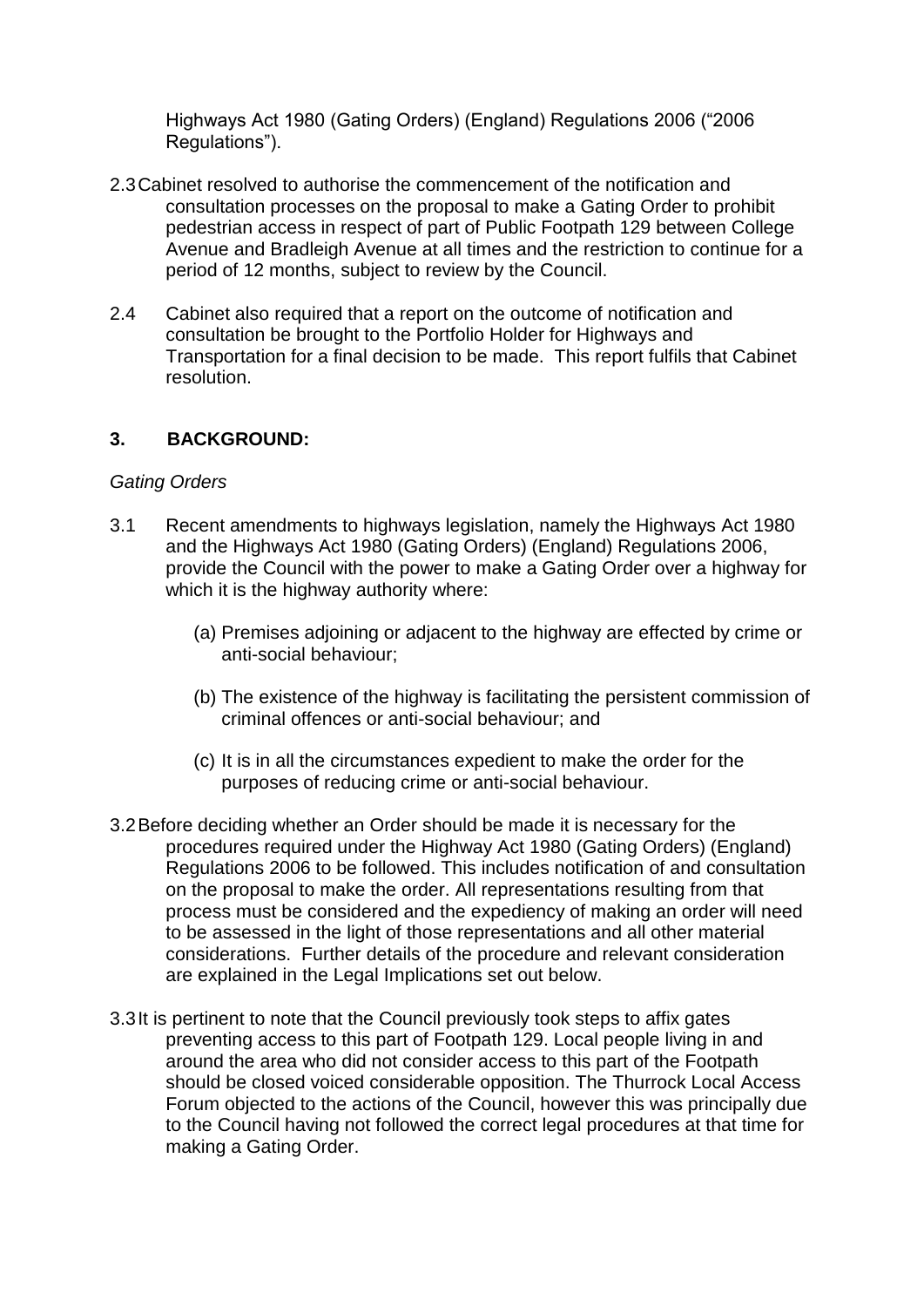3.4Figure 1 below shows the location of the section of Footpath 129 in question and the diversion that would result if the Gating Order were implemented.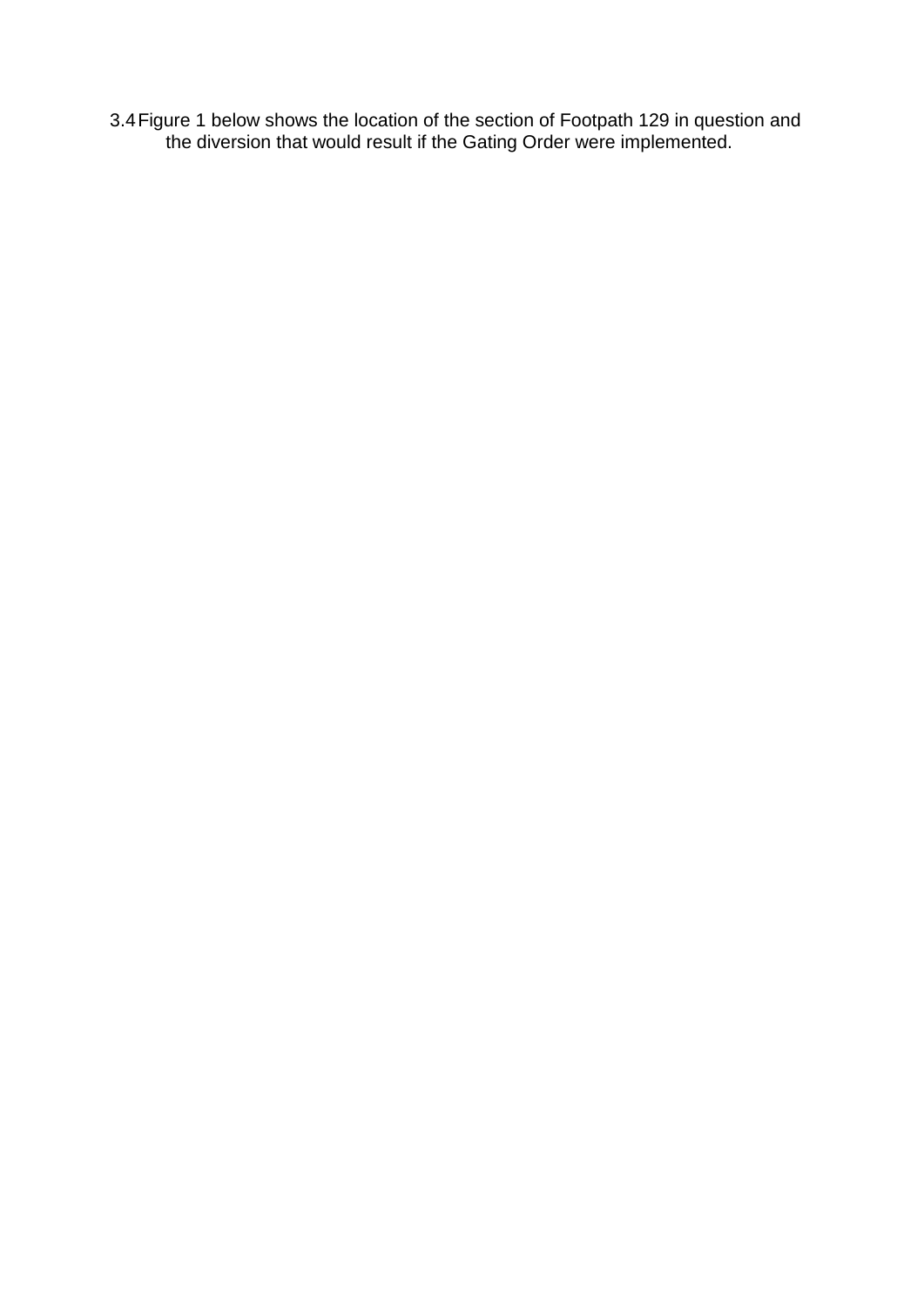*Figure 1 – Location of proposed Gating Order*



- 3.5A notice of intention to make the proposed gating order, which invited views from the public, was published in the Thurrock Gazette on 4 July 2008 with a closing date of 4 August 2008. The notification was also publicised by notices on the site of the Gating Order proposal and on the Council's website.
- 3.6The Council served the requisite public and personal notices and has complied with the requirements of the notification and consultation procedure set out under the Highways Act 1980 and the 2006 Regulations.

### **4. PUBLIC NOTICE REPRESENTATIONS**

4.1The representations received by the Council in response to the Public Notices are summarised at Appendix 2, and contain a wide range of opinions on the matter. A petition opposing the proposal was received as part of the representations. A map showing the location of residents who made representations is at Appendix 1.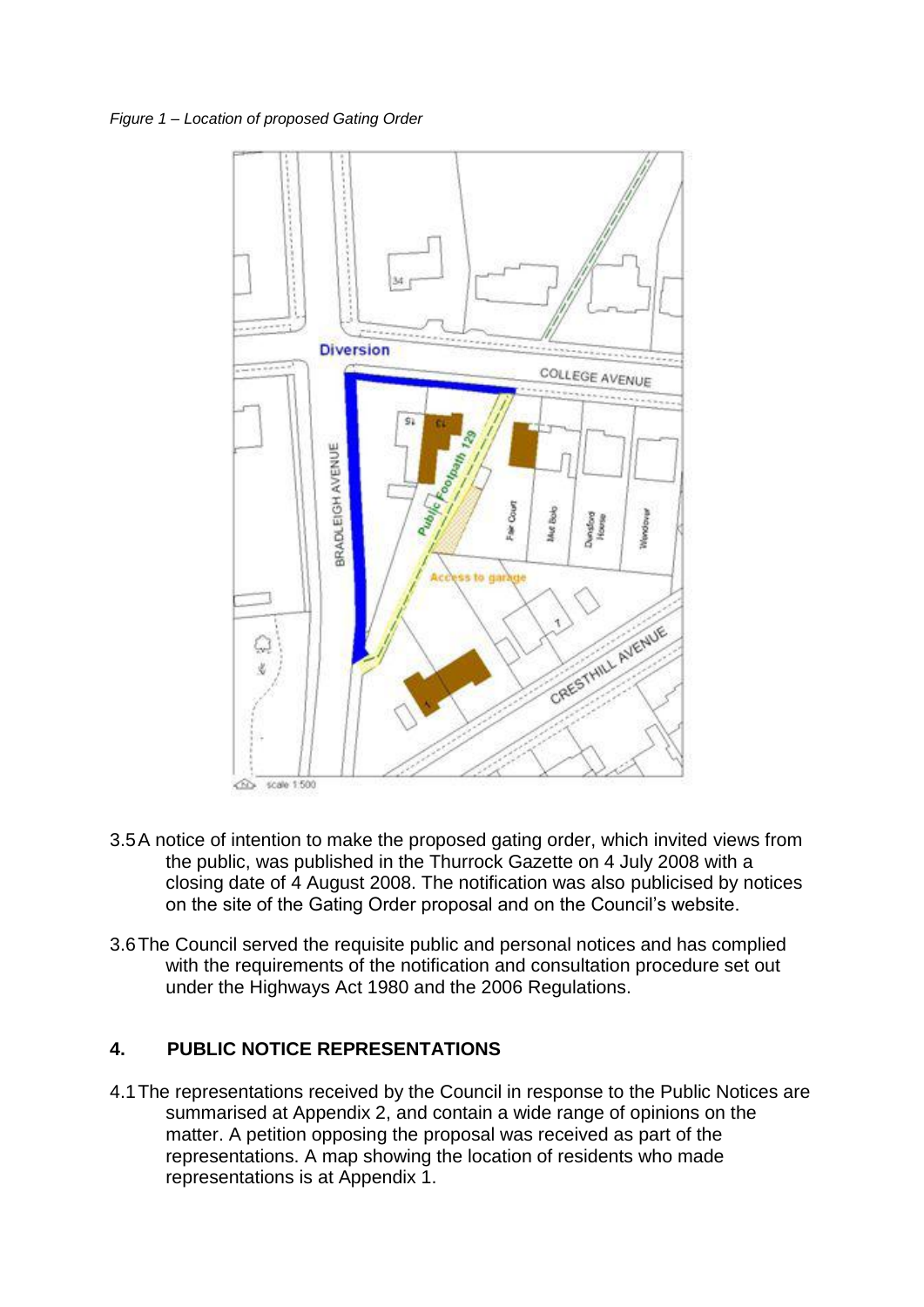## *Supporters*

- 4.2The supporters of the Gating Order include residents who border FP129 at the northern end at College Avenue who experience and have reported the antisocial behaviour. Residents adjacent to the section of FP129 north of College Avenue and south of Langthorne Crescent (not subject to this proposal) also support the proposal.
- 4.3The supporters for the proposal cite the antisocial behaviour as the principal reason and consider that the costs of gating would be recovered by reduced maintenance costs.
- 4.4The Headmaster of the nearby Grays Convent has supported the proposal.
- 4.5Essex Police did not provide any representation in response to the Public Notices. As reported in the further to June 2008 Cabinet Report, Essex Police have previously written to the Council expressing categorical support for the section of footpath concerned to be permanently closed. These letters are replicated at Appendix 3. This position has been reaffirmed in a subsequent E-mail (also at Appendix 3).

## *Objectors*

- 4.6Other local residents affected include residents of St George's Avenue. Footpath 129 is on their route in the direction of Grays centre. Some of these residents have objected individually and some have included their signatures in the petition received. The petition does include some residents who also objected as individuals.
- 4.7The principal objections concern loss of use of the footpath, views that the problem is not serious and that the gates would be a waste of money. They also add that where Footpath 129 joins a yard or manoeuvring area for a resident's garages this provides an area for gatherings. Securely fencing and/or gating this area from the footpath would reduce this area available for gatherings and may reduce the antisocial behaviour levels to those of the rest of the footpath. It would be the responsibility of the resident as landowner to secure this boundary.
- 4.8All three of the Thurrock Council Ward Members have objected to the proposal.
- 4.9The Chairman of the Central Grays Community Forum has objected to the proposal.
- 4.10 Regulation 6 of the Highway Act 1980 (Gating Orders) (England) Regulations 2006 states that the Council may cause a public inquiry to be held in relation to the proposed Gating Order. The Council must hold an inquiry if any of the following object.
	- The Chief Police Officer
	- A Fire and Rescue Authority
	- Any Council or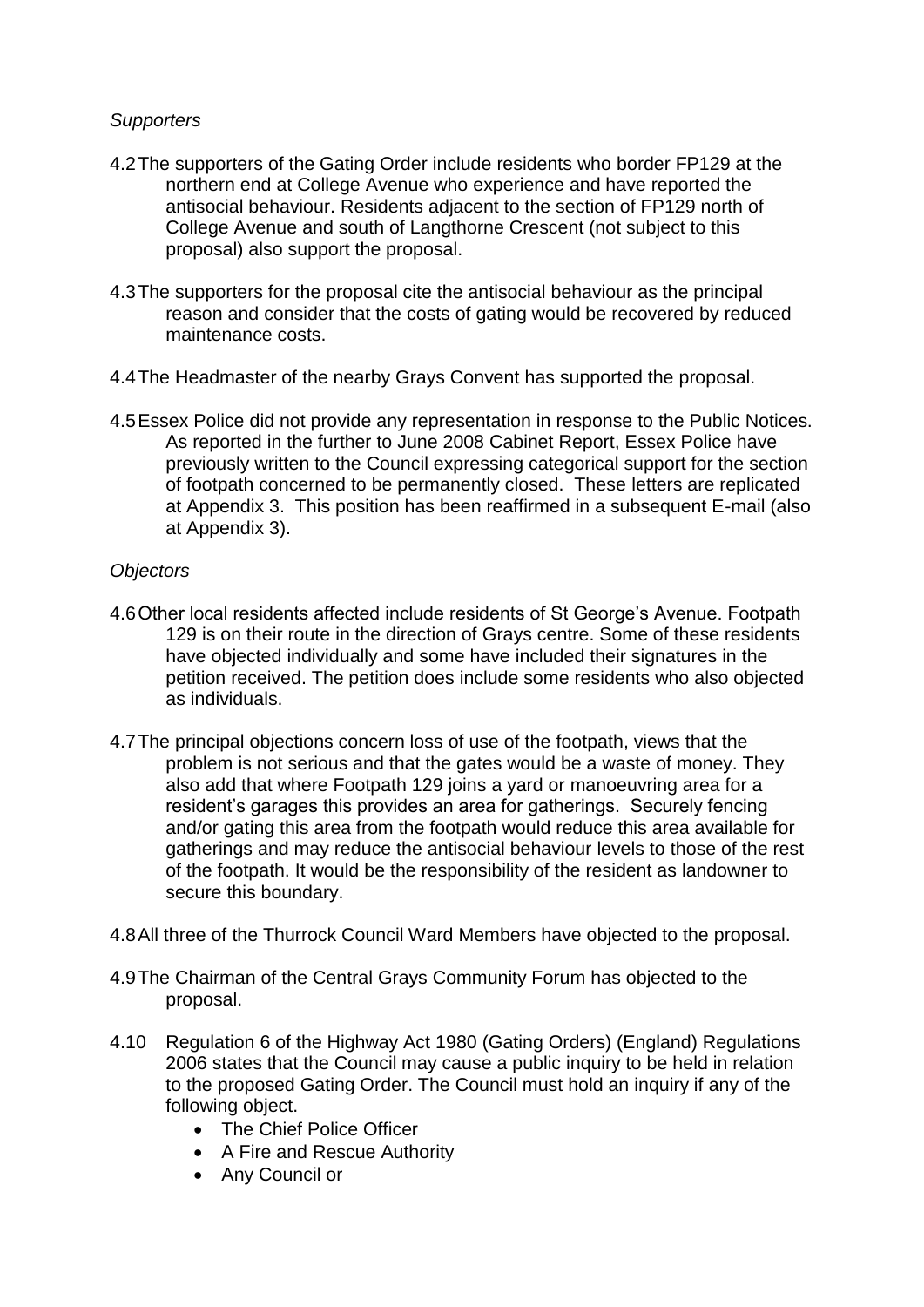A NHS Trust or NHS Foundation Trust

None of these have objected and therefore, the Council is not required to hold a public inquiry.

4.12 No Utility Companies have lodged any objection.

# **5. ISSUES AND/OR OPTIONS**

5.1 In order to determine whether a Gating Order should be made, consideration needs to be given to the legal tests as set out at Paragraph 3.1 of this report to be met to achieve such a restriction of access and initial public consultation on the proposal needs to be undertaken.

#### **Premises adjoining or adjacent to the highway are affected by crime or anti-social behaviour.**

5.2 Figure 2 shows an extract from police records showing the Crime Reports in College Avenue for the two-year period between August 2006 and August 2008. Crime reports are assigned to Ordnance Survey Grid References and represent the location of the reported crime. The level of antisocial behaviour and criminal damage occurring is self-evident.



*Figure 2 – Essex Police Crime Reports (Aug 2006 Aug 2008)*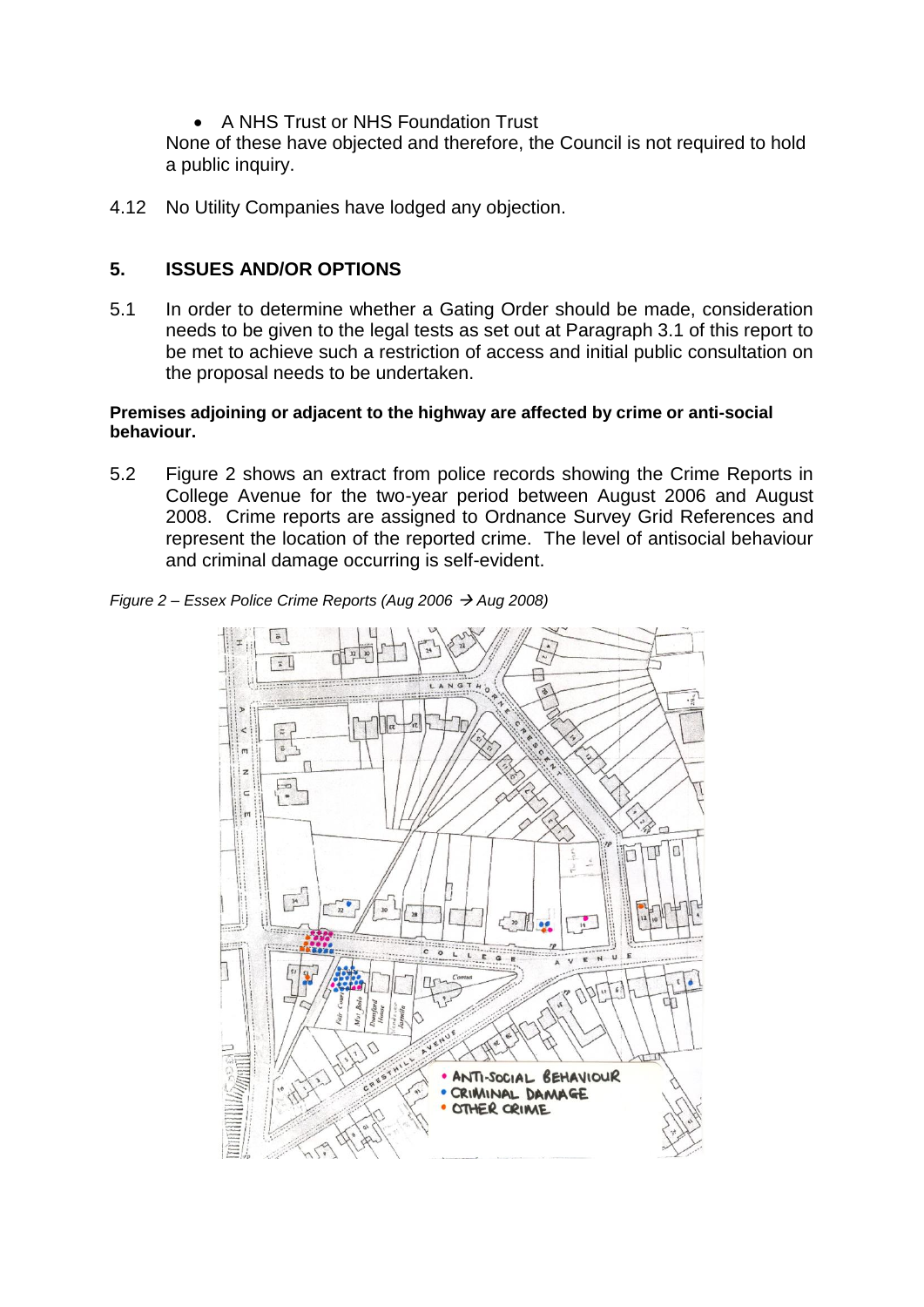**The existence of the highway is facilitating the persistent commission of criminal offences or anti-social behaviour.**

- 5.3 Essex Police have previously supported the making of a Gating Order, noting that they have attempted a number of solutions for Footpath 129 including considering lighting, CCTV and high visibility patrolling, but report in a letter dated 17 April 2007 that they have not had any positive outcomes (See Appendix 3a).
- 5.4 Further letters from Essex Police dated 27 February and 11 March 2008 (at Appendix 3b/c) confirm that criminal and antisocial behaviour, such as arson, graffiti, sexual activity, criminal damage, urinating, depositing of litter, condoms and tampons has become worse during the year.
- 5.5 The letter of the 11 March 2008 also states that there is no time reference to the incidents. It is evident from the Crime Reports that criminal activity is not restricted to any particular time of day. Figure 3 below shows that activity is just as likely if not more likely to take place during daylight hours. This suggests that a partial closure would be ineffective, although the Crime Reports are based upon notification to the police, which may vary from the time of the actual incident being reported.
- 5.6 The footpath is facilitating the commission of criminal offences and anti-social behaviour as the footpath is a low-lit footpath with a bend to the left where the suspects cannot be seen at either end of the footpath. The premises adjacent to this part of the footpath, namely Faircourt, College Avenue and 13 College Avenue, are affected by crime and anti-social behaviour.

*Figure 3 – Timeline of criminal activity (Essex Police Crime Reports Aug 2006 Aug 2008)*

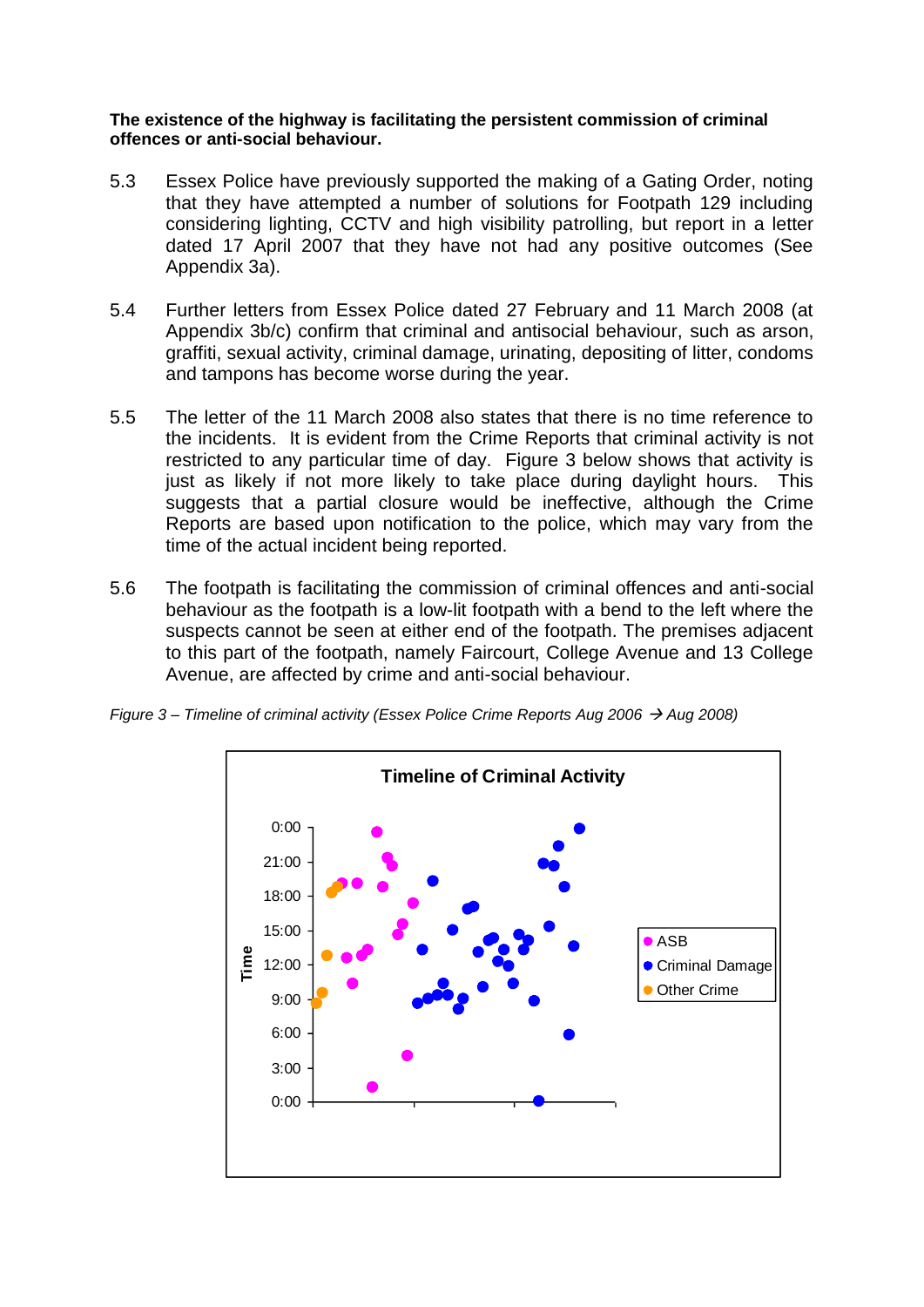**It is in all the circumstances expedient to make the order for the purposes of reducing crime or anti-social behaviour.** 

5.7 Further to the consideration thus far, an alternative route exists to using this part of Footpath 129 by walking along Bradleigh Avenue and College Avenue. This route is 30 metres greater than the length of the footpath. It is depicted on Figure 1. This alternative route does not present any significant barrier or health risk to any part of the community as opposed to using the footpath, indeed given the nature of criminal activities taking place along the path as referred at Paragraph 5.4 it represents a safer option.

#### **Assessment of Risk**

5.8 Table 1 below shows the risks associated with whether or not to proceed with the proposed Gating Order.

#### *Table 1 – Risk Assessment*

| <b>Decision</b>       | <b>Risk</b>                                                                                           | Likelihood | <b>Impact</b> |
|-----------------------|-------------------------------------------------------------------------------------------------------|------------|---------------|
| FOR GATING            | Large number of objections from local residents<br>will be overridden                                 | H          | M             |
|                       | Objections from local councillors overridden                                                          | Н          | M             |
|                       | Petition apparently ignored                                                                           | н          | M             |
|                       | Apparent conflict with duty to keep highway and                                                       | M          | M             |
|                       | footpath network open                                                                                 |            |               |
|                       | Adverse publicity                                                                                     | н          | M             |
|                       | Further complaints and/or references to the<br>Ombudsman                                              | H          | H             |
|                       | Possible call-in of the decision                                                                      | Н          | M             |
|                       | Possible High Court challenge (the grounds are<br>limited and)                                        | M          | Н             |
|                       | Possible Judicial Review (the risk here is limited<br>because of the statutory right of appeal to the | M          | H             |
|                       | High Court)                                                                                           |            |               |
| <b>AGAINST GATING</b> | Local residents most affected by anti-social<br>behaviour disappointed                                | H          | M             |
|                       | Anti-social behaviour continues                                                                       | H          | M/H           |
|                       | Further damage to property                                                                            | н          | M/H           |
|                       | Continued costs to the council in dealing with<br>graffiti removal                                    | н          | M/H           |
|                       | Apparent conflict with the Council's duties<br>associated with crime and disorder                     | M          | M             |
|                       | Adverse publicity                                                                                     | M          | M             |
|                       | Further complaints and/or references to the                                                           | Н          | Н             |
|                       | Ombudsman                                                                                             |            |               |
|                       | Possible call-in of the decision                                                                      | L/M        | M             |
|                       | <b>Possible Judicial Review</b>                                                                       | M          | Н             |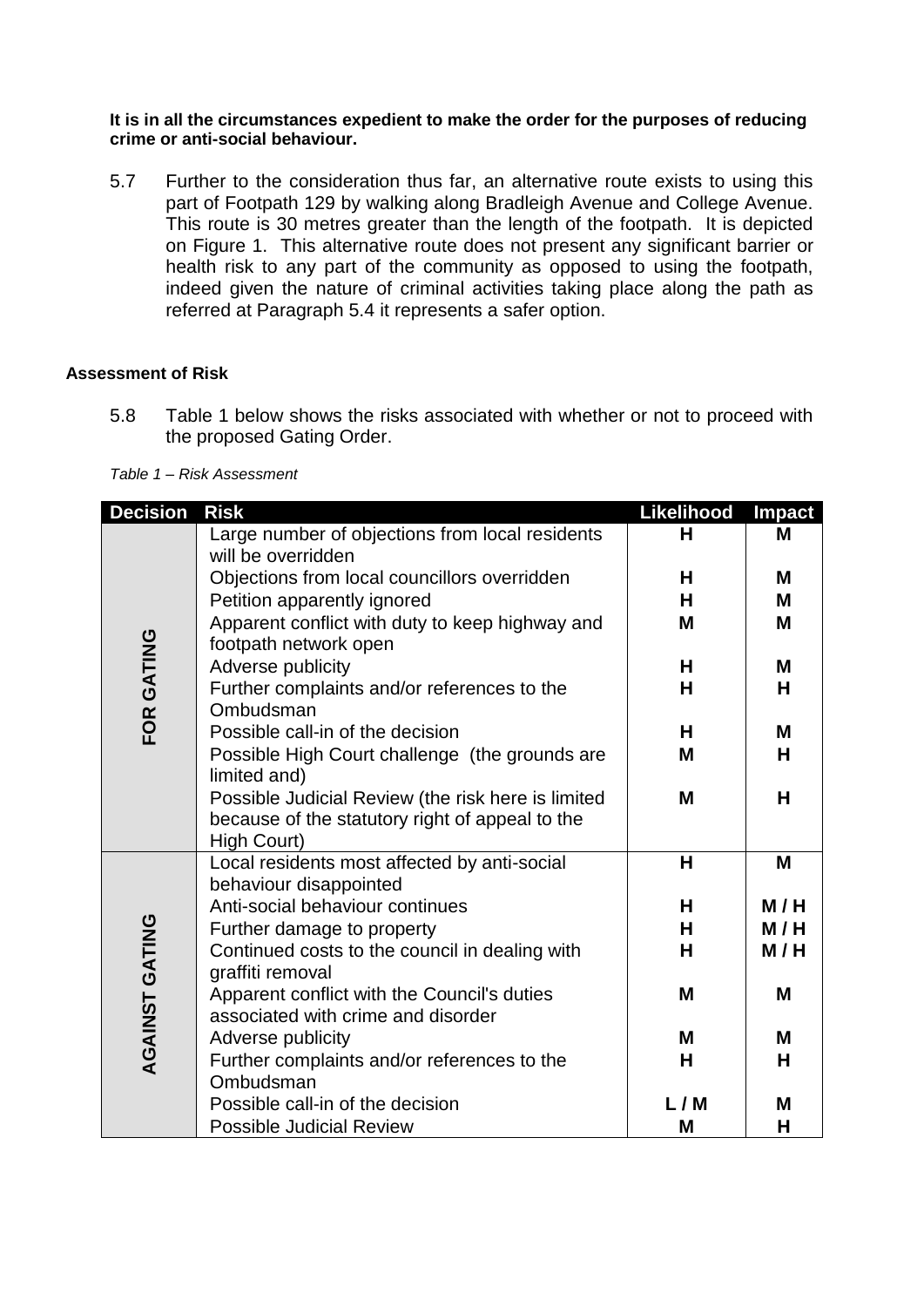- 5.9 The risks are finely balanced. Should the Council not make an Order the affected residents may make further complaints to the Local Government Ombudsman for misadministration or seek Judicial Review on grounds of the Council not exercising their responsibilities under Section 17 of the Crime and Disorder Act 1998 to consider crime and disorder implications in the course of it's decision making. The Head of Legal Services is of the view that neither challenge would be successful given the deliberations that the Council has given to the finely balanced interests.
- 5.10 Should the Council decide to make an Order the objectors would have a statutory right of appeal to the High Court. Also the Council could be challenged by way of Judicial Review for on the grounds of acting irrational. As the different interests are finely balanced, and the Council can show it has taken into account all relevant factors and disregarded irrelevant factors the latter challenge would, in the view of the Head of Legal Services be unsuccessful.

# **6. CONCLUSIONS**

- 6.1It is clear from all the information contained within this report that the decision to be taken in this matter is highly sensitive and finely balanced. There is no overwhelming case either for or against proceeding with the Gating Order.
- 6.2 Having regard to the results of the consultation exercise and all other available information, it is considered that:
	- a) Premises adjoining/adjacent to the highway are effected by anti-social behaviour.
	- b) That the existence of the footpath is facilitating the persistent commission of anti-social behaviour.
	- c) In all the circumstances (including the consultation responses received and the length and nature of the diversion that would result if the Gating Order is made) that it is expedient to make the Order for the purposes of reducing anti-social behaviour.
- 6.3 It is recommended that the Gating Order be limited to an initial 12 month period, to allow review by the Council.

# **7 MEMBER CONSULTATION**

7.1 Ward Members were sent copies of the Notice and have provided responses as referred in Section 4.

# **8.0 IMPACT ON CORPORATE PRIORITIES:**

8.1 The Gating Order accords with the Council priorities to create a safer environment, tackle crime, antisocial behaviour and making people safer by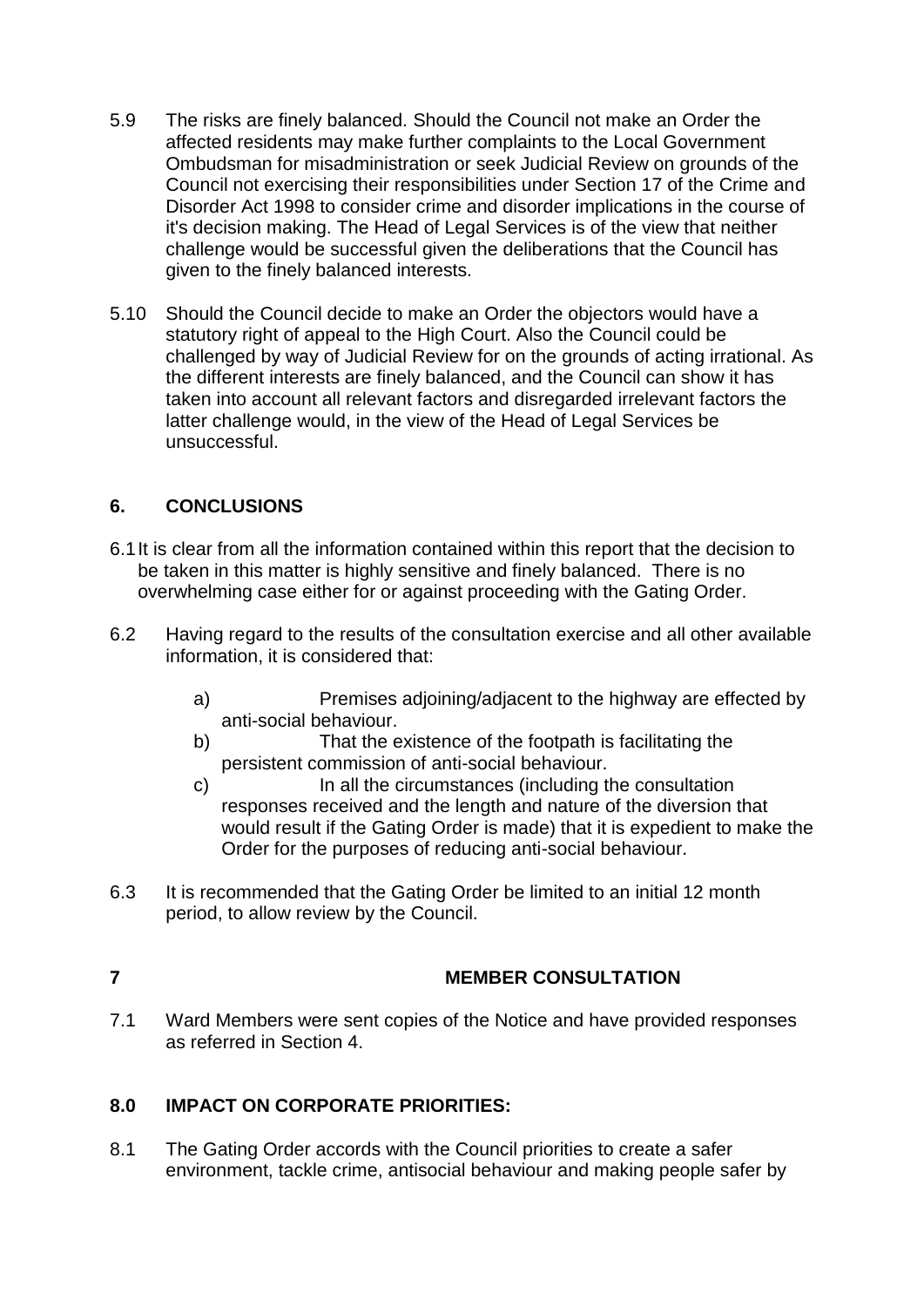improving the physical environment but this has to be balanced against the impact it will have on users of the footpath and the local residents.

# **RELEVANT POLICIES**

The Council is in the preliminary stages of producing a policy on Gating Orders. An initial draft has been produced for internal circulation to Council officers, prior to future consideration by Council Members and/or Cabinet.

# **FINANCIAL IMPLICATIONS**

The cost of erecting the gates is as follows:

Retrieval of gates from store and re-installation (capital)

£560

Annual maintenance costs £300

In addition to the cost of erecting and maintaining the gates, a saving will be realised in respect of cleaning up the aftermath of some of the activities that have taken place along the footpath as referred to in paragraph 5.6. This has not been specifically costed as it is difficult to give a precise figure.

# **LEGAL IMPLICATIONS**

Under S129A (3) of the Highways Act 1980, before the Council makes the gating order, it has to be satisfied that the following criteria have been met:

- (a) premises adjoining or adjacent to the highway are affected by crime or antisocial behaviour;
- (b) the existence of the highway is facilitating the persistent commission of the criminal offences or anti-social behaviour; and
- (c) it is in all the circumstances expedient to make the order for the purposes of reducing crime or anti-social behaviour.

 $\epsilon$  S129A (4) of the above Act, the circumstances referred to in (c) above include:

- (a) the likely effect of making the order on the occupiers of premises adjoining or adjacent to the highway:
- (b) the likely effect of making the order on other persons in the locality; and
- (c) in a case where the highway constitutes a through route, the availability of a reasonably convenient alternative route.

Regulation 5 of the 2006 Regulations provides that Council shall consider any representations as to whether or not the proposed gating order should be made.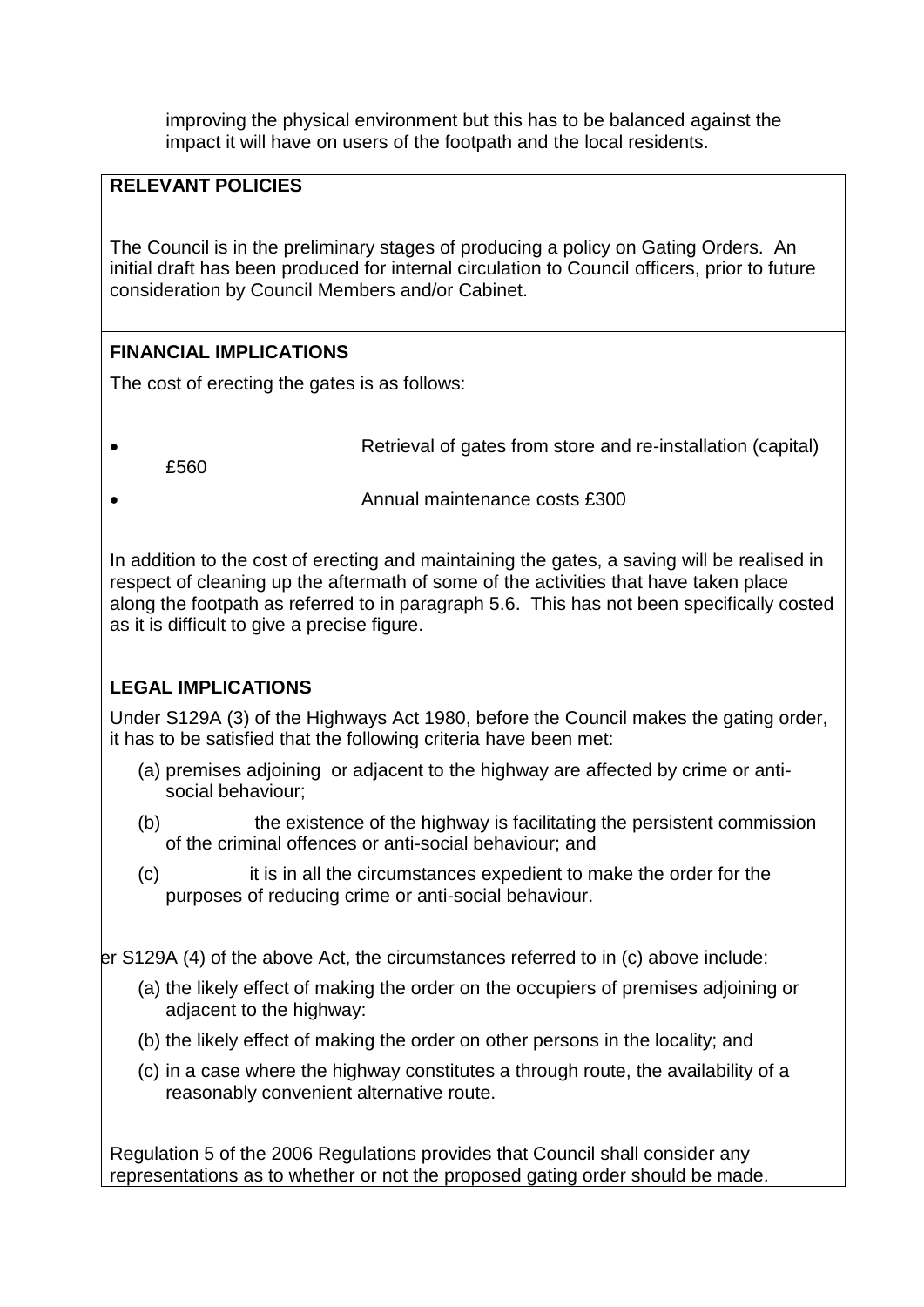The Council has to consider if it is in the public interest to make the gating order. It is a matter for the Council to consider what weight is attached to the representations received and to have regard to and balance against the factors and circumstances in support and in opposition of making the gating order as set out in the Report.

The Council has to balance the crime and anti-social behaviour concerns against the impact it will have on users of the highway and the local residents.

The Home Office Guidance dated March 2006 states that the gating order provision is intended to be used as a deterrent for temporary closures while the crime or anti-social behaviour is persistent. It is not to be used to permanently gate the highway. Local authorities should also be satisfied that residents and members of the public who use the relevant highway would not be inappropriately inconvenienced by its gating.

# **DIVERSITY & EQUALITY IMPLICATIONS**

There are no direct diversity implications noted in this report.

### **OTHER IMPLICATIONS**

The Council, by considering the proposal to make a gating order, has taken into account their legal duty imposed upon them by S.17 of the Crime and Disorder Act 1998, namely, to consider the crime and disorder implications while exercising their duties, for example, under the Highways Act 1980.

There are no diversity implications noted in this report.

| <b>BACKGROUND PAPERS</b> | Contact: Andy Millard            |  |
|--------------------------|----------------------------------|--|
| Contained in Appendices  | Telephone: 01375 652710          |  |
|                          | E-mail: amillard@thurrock.gov.uk |  |

#### **Delegated Decision:**

After consideration of this report that has been referred to me by the relevant Head of Service and following consultation with the appropriate ward councillors, I have used my delegated authority to approve the recommendations set out at paragraph 1 of this report for the reasons stated in the report.

**Name:** Councillor Neil Rockliffe